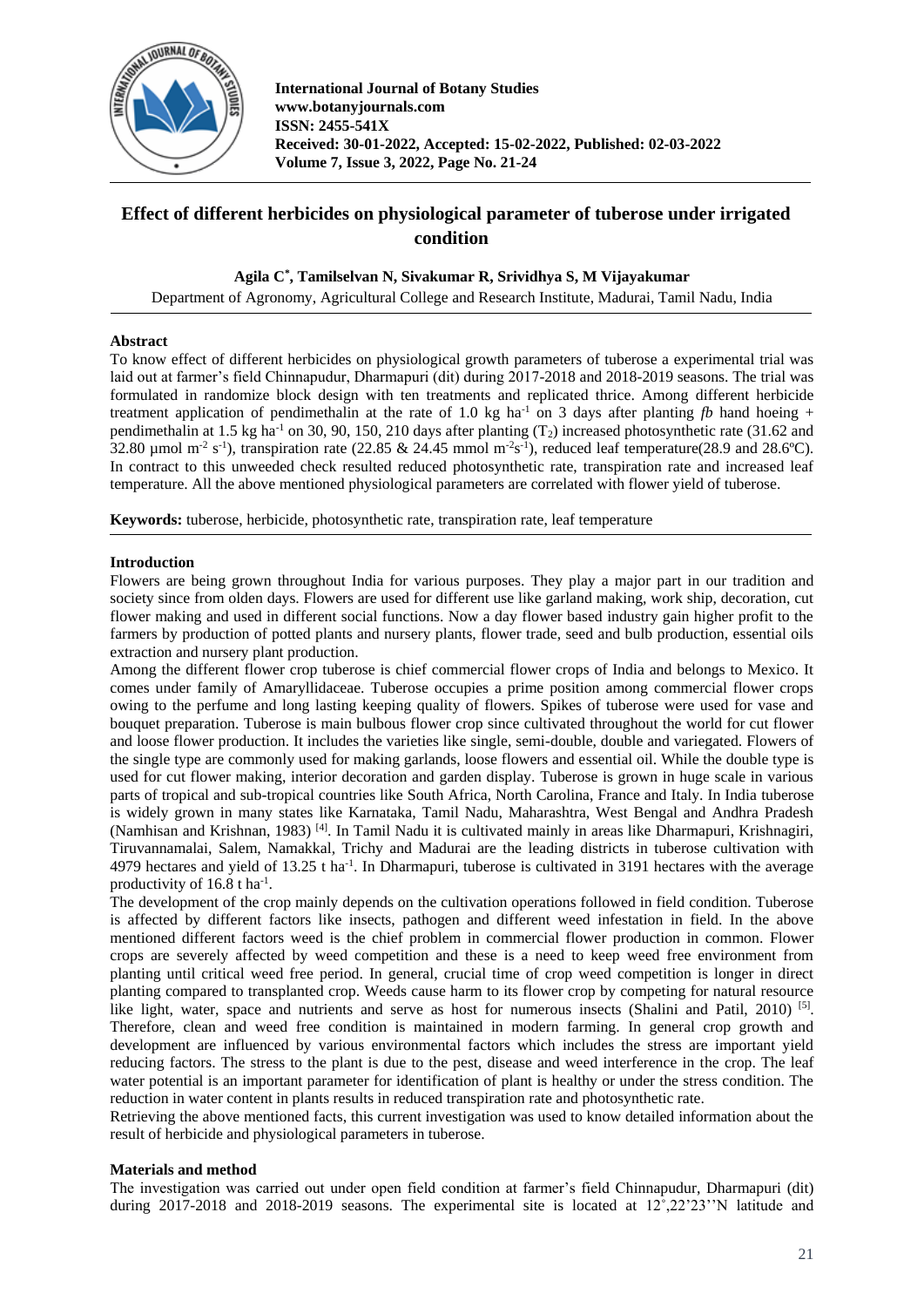78˚,12'13" E longitude at an altitude of 490 m above mean sea level. The experimental field was ploughed twice and well decomposed FYM was applied evenly for about 50 t/ha. Healthy bulbs of tuberose which were free from pest and disease were selected for planting in main field with bulb diameter 2.5 **-** 3.0 cm. Prior to the planting the bulbs were treated with chemicals like CCC 5000 ppm (5 g/L) before planting in main field to increase the yield. The treated bulbs were sown at 40 cm between rows and 30 cm between bulb to bulb to maintain optimum plant population in the field. Ten treatments including control- weed free The treatments comprised of ten different weed management practices *viz.*, T<sub>1</sub>-Pendimethalin at 1.0 kg ha<sup>-1</sup> on 3 DAP *fb* Paraquat 1.0 kg ha<sup>-1</sup> on 30 & 150 DAP + quizalofop-ethyl 50 g ha<sup>-1</sup> on 90 and 210 DAP,  $T_2$  - Pendimethalin at 1.0 kg ha 3 DAP *fb* hand hoeing + pendimethalin at 1.5 kg ha<sup>-1</sup> on 30, 90, 150, 210 DAP,  $T_3$ -Pendimethalin at 1.0 kg ha<sup>-1</sup> on 3 DAP *fb* hand hoeing + alachlor at 1.5 kg ha<sup>-1</sup> on 30 and 150 DAP *fb* hand hoeing + Pendimethalin at 1.5 kg ha<sup>-1</sup> on 90 and 210 DAP. T<sub>4</sub> - Pendimethalin at 1.0 kg ha<sup>-1</sup> on 3 DAP *fb* hand hoeing + pendimethalin at 1.5 kg ha-1 on 30 DAP *fb* Paraquat 1.0 kg ha-1 120 DAP *fb* quizalofop-ethyl 50g ha-1 on 210 DAP,  $T_5$  Pendimethalin at 1.0 kg ha<sup>-1</sup> on 3 DAP  $\bar{f}b$  hand hoeing + pendimethalin at 1.5 kg ha<sup>-1</sup> on 30, 120, 210 DAP, T<sub>6</sub> - Pendimethalin at 1.0 kg ha<sup>-1</sup> on 3 DAP *fb* Hand hoeing + Pendimethalin at 1.5 kg ha<sup>-1</sup> on 30 DAP *fb* Hand hoeing + Alachlor at 1.5 kg ha-1 on 120 DAP *fb* hand hoeing + Pendimethalin at 1.5 kg ha-1 on 210 DAP,  $T_7$  - Atrazine at 1 kg ha<sup>-1</sup> on 3 DAP,  $T_8$  - Hand weeding at 30, 90, 150 and 210 DAP,  $T_9$  - Weed free check,  $T_{10}$  -Control. The soil type of the experimental field is sandy clay loam in texture, neutral in pH 7.30 and 7.03 low Ec  $(0.44, 0.48$   $dSm^{-1}$ ), low organic carbon  $(0.27, 0.23$  per cent) medium in available N  $(234.26, 223.8)$  and in available P (15.80, 14.62) and K content (282.52, 273.41) recorded in both the years. The weeds were counted on 30, 90,150 and 210 days after planting using the quadrate was placed randomly at three sites per plot.

#### **Physiological parameters**

#### **Gas exchange parameters in crop**

Gas exchange parameters in crop were performed using Portable Photosynthesis System made with a halogen lamp positioned on the cuvette. Wholly 3 readings were taken in the same leaf. Leaves were placed in a 3 cm<sup>2</sup> leaf chamber and PPFD at 1200 µmol photons  $m^2 s^{-1}$ , and relative humidity (50-55%) were set. Measurement was recorded between 11 am to 12.30 pm. Fig: 1



**Fig 1:** Measurement on gas exchange parameters using portable photosynthesis system

Using portable photosynthesis system, the following gas exchange parameters were noted and the values expressed as in parentheses.

**Transpiration rate** (E: mmol  $H_2O$  m<sup>-2</sup> s<sup>-1</sup>) **Photosynthetic rate** (Pn:  $\mu$ mol CO<sub>2</sub> m<sup>-2</sup> s<sup>-1</sup>) **Leaf temperature** (T: °C)

#### **Result and discussion**

#### **Effect of herbicide on photosynthetic rate, transpiration rate and leaf temperature**

Among the different herbicide treatments application of pendimethalin at 1.0 kg ha<sup>-1</sup> on 3 DAP  $fb$  hand hoeing + pendimethalin at 1.5 kg ha<sup>-1</sup> on 30, 90,150, 210 DAP ( $T_2$ ) recorded the increased photosynthetic rate of 31.62 and 32.80 µmol  $m<sup>2</sup>$  s<sup>-1</sup> in both the years. The lowest photosynthetic rate was recorded with unweeded check (T<sub>10</sub>) with 26.60 and 28.59 µmol m<sup>-2</sup> s<sup>-1</sup>. Similar reading were recorded by Channappagoudar *et al.* (2007) in potato. The increased photosynthetic rate and transpiration rate is due to the availability of water to the tuberose by no competition for soil moisture to the crop due to the absence of weeds. In unweeded check  $(T_{10})$  reduced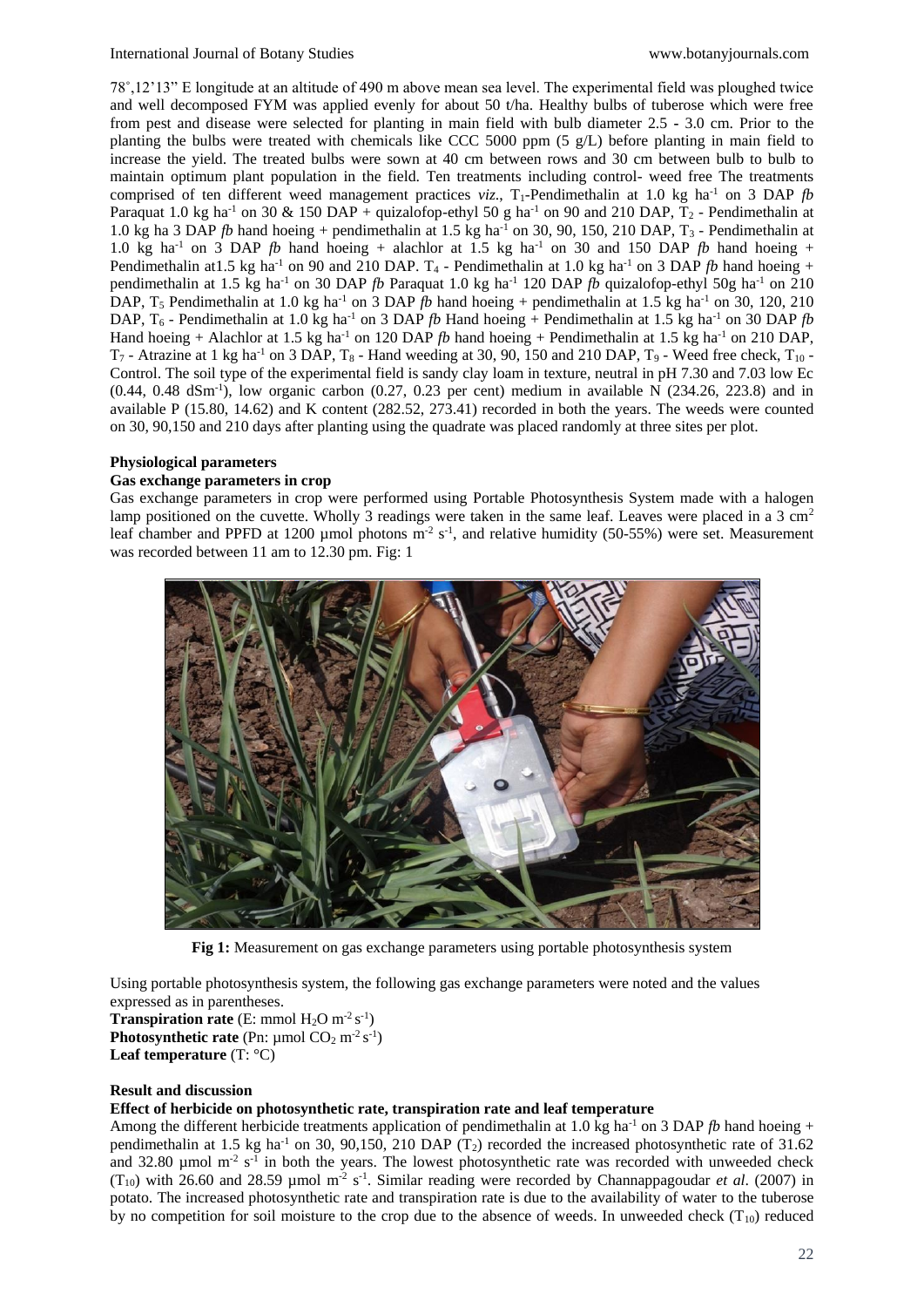photosynthetic rate and transpiration rate due to the competition for the moisture between tuberose and weeds. The result was similar to the finding of Channappagoudar and Biradar (2007) in onion. The increased leaf temperature is due to crop faces drought stress condition. Since, there is presence of weeds throughout the crop period.

The highest transpiration rate was noted with the pre emergence application of pendimethalin at 1.0 kg ha<sup>-1</sup> on 3 DAP *fb* hand hoeing + pendimethalin at 1.5 kg ha<sup>-1</sup> on 30, 90,150, 210 DAP (T<sub>2</sub>) with 22.85 and 24.45 mmol m<sup>-</sup>  $2s^{-1}$  (Table 1 & 2). Among the different weed control treatments pre emergence application of pendimethalin at 1.0 kg ha<sup>-1</sup> on 3 DAP *fb* hand hoeing + pendimethalin at 1.5 kg ha<sup>-1</sup> on 30, 90,150, 210 DAP (T<sub>2</sub>) recorded reduced leaf temperature with 28.9 and 28.6º C recorded in both the years. It was comparable with the pre emergence pendimethalin at 1.0 kg ha<sup>-1</sup> on 3 DAP  $fb$  hand hoeing + alachlor at 1.5 kg ha<sup>-1</sup> on 30 and 150 DAP  $fb$ hand hoeing + pendimethalin at 1.5 kg ha<sup>-1</sup> on 90 and 210 DAP (T<sub>3</sub>) with 29.2 and 28.7°C recorded in both the years.

Moreover, in unweeded check  $(T_{10})$  there is huge competition for water between crops and weeds comparatively weeds are having higher efficiency for water absorption over crop. It causes unavailability of water to the crop leads to drought condition to the crop. At these conditions, transpiration rate decreased leads to less photosynthetic rate and higher leaf temperature causes reduced flower yield.

**Table 1:** Effect of weed control treatments on gas exchange parameters in tuberose during 2017- 2018

| T. No          | <b>Gas exchange parameters</b> |                                                                                                                                              |      |  |
|----------------|--------------------------------|----------------------------------------------------------------------------------------------------------------------------------------------|------|--|
|                |                                | Photosynthetic rate (µmol m <sup>-2</sup> s <sup>-1</sup> ) Transpiration rate (mmol m <sup>-2</sup> s <sup>-1</sup> ) Leaf Temperature (°C) |      |  |
| $T_1$          | 29.46                          | 19.84                                                                                                                                        | 30.4 |  |
| T <sub>2</sub> | 31.62                          | 22.85                                                                                                                                        | 28.9 |  |
| $T_3$          | 31.25                          | 22.10                                                                                                                                        | 29.2 |  |
| $\rm T_4$      | 29.32                          | 19.65                                                                                                                                        | 30.3 |  |
| $T_5$          | 30.04                          | 20.20                                                                                                                                        | 29.9 |  |
| $T_6$          | 29.23                          | 20.12                                                                                                                                        | 30.0 |  |
| $T_7$          | 28.53                          | 19.43                                                                                                                                        | 30.2 |  |
| $T_8$          | 30.37                          | 21.34                                                                                                                                        | 29.5 |  |
| $T_9$          | 32.35                          | 23.65                                                                                                                                        | 28.6 |  |
| $T_{10}$       | 26.60                          | 17.46                                                                                                                                        | 30.8 |  |
| <b>SEd</b>     | 0.199                          | 0.146                                                                                                                                        | 0.07 |  |
| $CD(P=0.05)$   | 0.402                          | 0.296                                                                                                                                        | 0.15 |  |

**Table 2:** Effect of weed control treatments on gas exchange parameters in tuberose during 2018 – 2019

| T. No          | <b>Gas exchange parameters</b>                                                                                                               |       |      |
|----------------|----------------------------------------------------------------------------------------------------------------------------------------------|-------|------|
|                | Photosynthetic rate (µmol m <sup>-2</sup> s <sup>-1</sup> ) Transpiration rate (mmol m <sup>-2</sup> s <sup>-1</sup> ) Leaf Temperature (°C) |       |      |
| $T_1$          | 30.53                                                                                                                                        | 21.65 | 30.0 |
| T <sub>2</sub> | 32.80                                                                                                                                        | 24.45 | 28.6 |
| $T_3$          | 32.46                                                                                                                                        | 23.50 | 28.7 |
| $T_4$          | 30.52                                                                                                                                        | 20.98 | 30.0 |
| $T_5$          | 31.25                                                                                                                                        | 22.35 | 29.6 |
| $T_6$          | 30.34                                                                                                                                        | 22.17 | 29.5 |
| $T_7$          | 29.88                                                                                                                                        | 21.27 | 29.8 |
| $T_8$          | 31.65                                                                                                                                        | 23.50 | 29.0 |
| T <sub>9</sub> | 34.50                                                                                                                                        | 25.58 | 28.2 |
| $T_{10}$       | 28.59                                                                                                                                        | 19.80 | 30.6 |
| <b>SEd</b>     | 0.208                                                                                                                                        | 0.165 | 0.06 |
| $CD(P=0.05)$   | 0.432                                                                                                                                        | 0.350 | 0.12 |

#### **Weed control treatments on yield attributes of irrigated tuberose**

Marked difference in days of first flower opening was observed with the various weed control treatments. Unweeded (T9) resulted reduced number of days for first flower opening. Among the different weed control treatments lay by application of pendimethalin at 1.0 kg ha<sup>-1</sup> on 3 DAP  $fb$  hand hoeing + pendimethalin at 1.5 kg ha<sup>-1</sup> on 30, 90, 150, 210 DAP (T<sub>2</sub>) caused early flowering (Table 3) (Fig 1 & 2). Days of first flower opening ranges from 21.12 and 29.41 per cent recorded in both the years with the respect to the unweeded check  $(T_{10})$ . These were comparable with the application of pendimethalin at 1.0 kg ha<sup>-1</sup> on 3 DAP *fb* hand hoeing + alachlor at 1.5 kg ha<sup>-1</sup> on 30 and 150 DAP *fb* hand hoeing + pendimethalin at 1.5 kg ha<sup>-1</sup> on 90 and 210 DAP (T<sub>3</sub>) recorded with 16.84 and 23.61 per cent recorded during 2017-2018 and 2018-2019. Similar finding was fall in line with the results of Basavaraju et al., (1992)<sup>[1]</sup> resulted in China aster.

Significant difference in days of 50 per cent flowering was registered with the unweeded check  $(T<sub>9</sub>)$ . Among the different herbicidal treatments application of pendimethalin at 1.0 kg ha<sup>-1</sup> on 3 DAP *fb* hand hoeing + pendimethalin at 1.5 kg ha<sup>-1</sup> on 30, 90,150, 210 DAP (T<sub>2</sub>) recorded reduced no of days for 50 per cent flowering